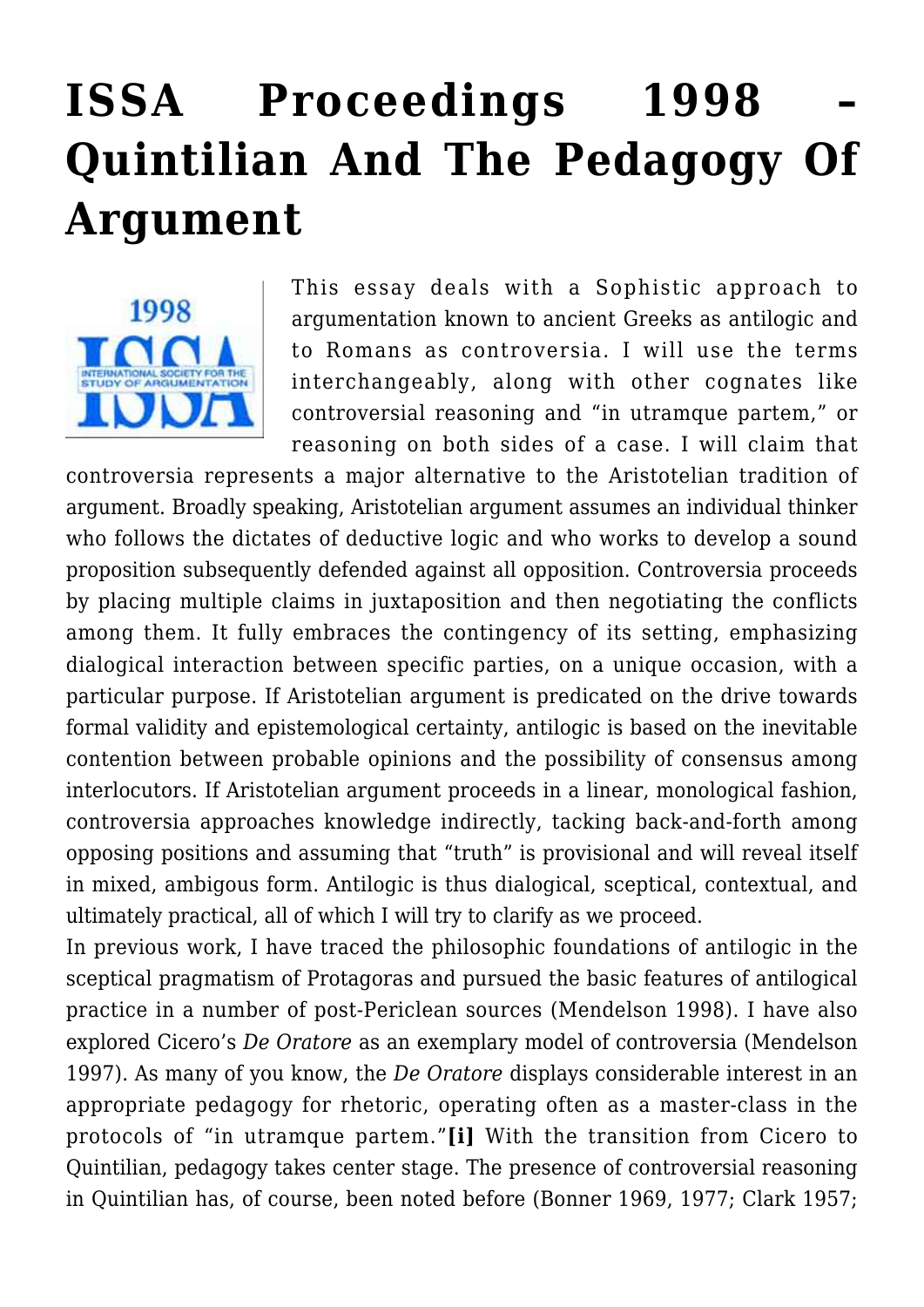Kennedy 1969; Marrou 1956; Murphy 1990). In the present essay, I will argue, however, that controversial reasoning is not just an incidental element, one techne "inter pares" (among equals); it is, instead, the very heart of Quintilian's approach to rhetorical education. In other words, the *Institutio Oratoria* is principally involved in developing the concept of an "ideal orator;" and, as was the case with Cicero a century before, Quintilian is firmly committed to the notion that the "one and only true and perfect orator" is he who is able "to speak on both sides about every subject" (*De Oratore* 3.80). More specifically, I claim here that the pedagogy of controversia is ascendant in Quintilian because it fosters a sense of decorum (the ability to negotiate disagreement in ways appropriate to particular circumstances), while decorum, in turn, is essentially coordinate with prudence (the general ability to respond to controversy with dignity and common sense). Seen in this way, Quintilian articulates a syncretic vsion of argument, education, and culture, a vision of what Richard Lanham aptly describes as "the rhetorical paideia" (1993: 158; cf. 161).

In pursuit of this agenda, I will

1. briefly review the history of the controversial tradition,

2. explore Quintilian's own method of argumentation and inquiry,

3. focus on the role of the progymnasmata exercises and declamation in the "Institutio," and

4. extrapolate some general principles of controversial education from Quintilian and speculate on their potential contribution to a reconception of argument pedagogy today.

# *1. The History of Controversial Pedagogy*

Quintilian is a neo-Sophist in the sense that his approach to education is pragmatic in focus and argumentative in nature (see Marrou 1956, Colson 1924, and Greer 1925). The first and, arguably, the most influential representative of Sophistic education was Protagoras, who declared himself "a Sophist and educator" and whose subject was the "proper care of [his students'] personal and public affairs," so as to help them succeed as speakers and citizens ("Protagoras" 317b-318e). Among Protagoras's many works, one book, the *Antilogiae*, appears to have been a textbook, and begins with the famous dictum that "on every issue there are two arguments (logoi) opposed to each other on everything" (Sprague 1972: 4). Marrou cites this concept as the core of Sophistic pedagogy and notes that Protagoras's own educational program was "astonishing in its practical effectiveness" (1956: 51). Naturally, antilogical practice and pedagogy undergo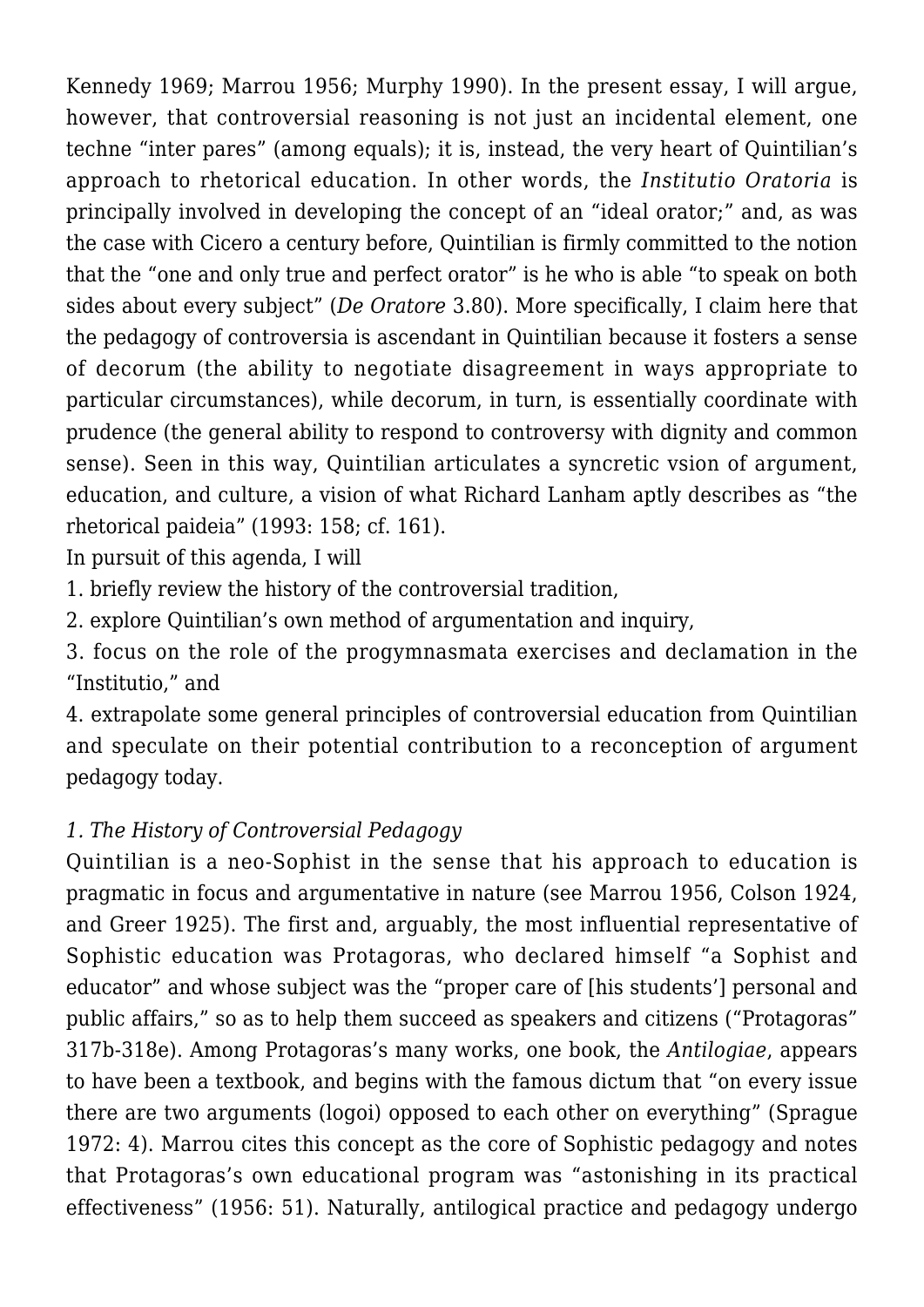significant transformation over time, most notably in the hands of the Academic sceptics.

In Book XII, Quintilian notes that the critical practices of the New Academy are particularly "useful" because their "habit of disputing both sides of the question approaches most nearly the actual practice of the courts" (12.2.25).**[ii]** In his commitment to Academic controversia, Quintilian is clearly following the lead of Cicero, who summarizes the Academic method this way: ". . . the only object of the Academics' discussions is by arguing both sides of a question to draw out and fashion something which is either true or which comes as close as possible to the truth" (*Academica* 2.8). Such a position is founded on the antithetical scepticism of Pyrrho of Elias (4C BCE) who advocated a suspension of judgment during the assessment of alternative arguments in any particular case. Sextus Empiricus describes Pyrrhonistic scepticism as the ability to set up antitheses which account for the "equal weight of opposing states of affairs and arguments" (1.8). The sceptical tradition – as A. A. Long makes clear – is given institutional status in the New Academy first by Arcesilaus, who denies the existence of universal criteria adequate to warrant any claims to absolute truth. Instead, he transfers his attention from universals to the discovery of probable explanations arrived at through arguments between pro and contra positions (Long 1974: 91). Carneades continues the tradition by rejecting any dogmatic claims to certain knowledge, honing the practice of "in utramque partem" as a tool of critical scepticism, and insisting that prudential judgment is always contingent, never necessary. Judgment, in other words, cannot be dictated by criteria laid down in advance (see 2.13.2-5).

The principles of the New Academy pass into the Roman tradition though Cicero, who is unquestionably the major source for Quintilian's own philosophical perspective. So while Quintilian may claim that it is unnecessary to "swear allegiance to any philosophical code" (12.2.26) and while his own philosophical interests tend in the direction of moral philosophy rather than epistemological speculation, his practice as a critic and educational theorist clearly reflect the traditions of the New Academy. In particular, he ascribes to the assumptions that all claims must be argued because more than one probable position exits, that judgment is best deferred as alternative logoi are weighed, and that criteria for judgment are developed out of the circumstances of the case. The pragmatism of his pedagogy is consequently grounded in a substantial philosophical tradition, a tradition that elevates the methods of argument themselves to the status of philosophical praxis.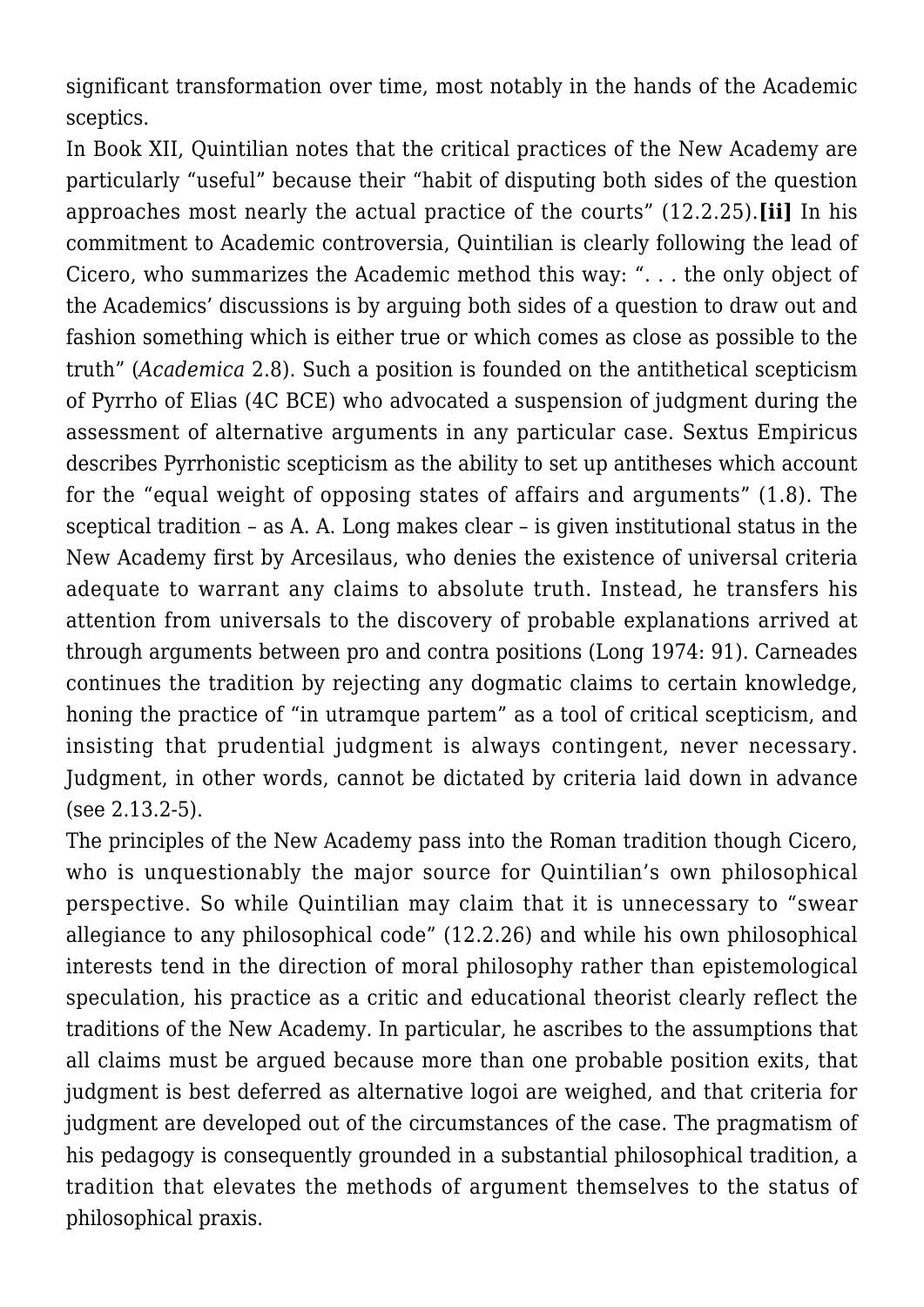I skip over here the interesting historical events that condition the adaptation of controversia in the Late Republic and Early Empire. I point out only that, as Chester Starr notes, "when one man became sovereign in Rome . . . the significance of political debate waned swiftly" (1965: 51). Indeed, the inevitable decline in oratory became a favorite subject for such first-century writers as Seneca the Elder, Petronius, and Tacitus. In this period of decline, says Grube, "rhetoric took refuge in the schools" (1965: 257), while much public oratory was given over to sententiousness and declamatory display. In such a climate, Quintilian is distinctly neo-Sophistic in his insistence on practical argument. Nowhere is this emphasis more emphatic than in his own methods of inquiry.

#### *2. Quintilian's Critical Method*

Quintilian opens the *Institutio Oratoria* this way: "I was asked by certain of my friends to write something on the art of speaking . . . [because] they urged that previous writers on the subject had expressed different and at times contradictory opinions, between which it was very difficult to choose" (1. Pr. 1-2). Several books later, in his discussion of rhetorical invention, he notes that his first task is to canvas "the infinite diversity of opinions among writers on this subject" (3.1.7; cf. 3.1.1). The initial step for Quintilian, then, is to survey the "multiplex ratio disputandi" (the multiple ideas in dispute) that make-up the landscape of opinion on any point at issue. In the process, he is distinctly non-dogmatic, remaining independent of the various schools that dominated the educational theory of his day and allowing his readers to exercise their own judgment in reviewing a controversy.

Instances of Quintilian's critical method are available at every turn in the *Institutio*. For example, after the reference to "contradictory opinions" that opens Bk. I, Quintilian immediately engages the question of whether or not it is better to educate a child at home or at public school (see 1.2.2-17). "Contradictory opinions," he repeats, fully condition this topic and must be acknowledged, for while "eminent authorities" favor the public schools, "(i)t would . . . be folly to shut our eyes to the fact that there are some who disagree" (2.2.2). These critics, he goes on, are "guided in the main by two principles," and he lays out each of these contra-arguments in significant detail. What is particularly interesting about this exercise in argumentation is that Quintilian begins with prolepsis, the anticipation of opposition, and in dealing with differences he avoids a simple claim/rebuttal structure, choosing instead to oscillate back and forth between contesting positions. The procedure as a whole operates, as Colson noted, more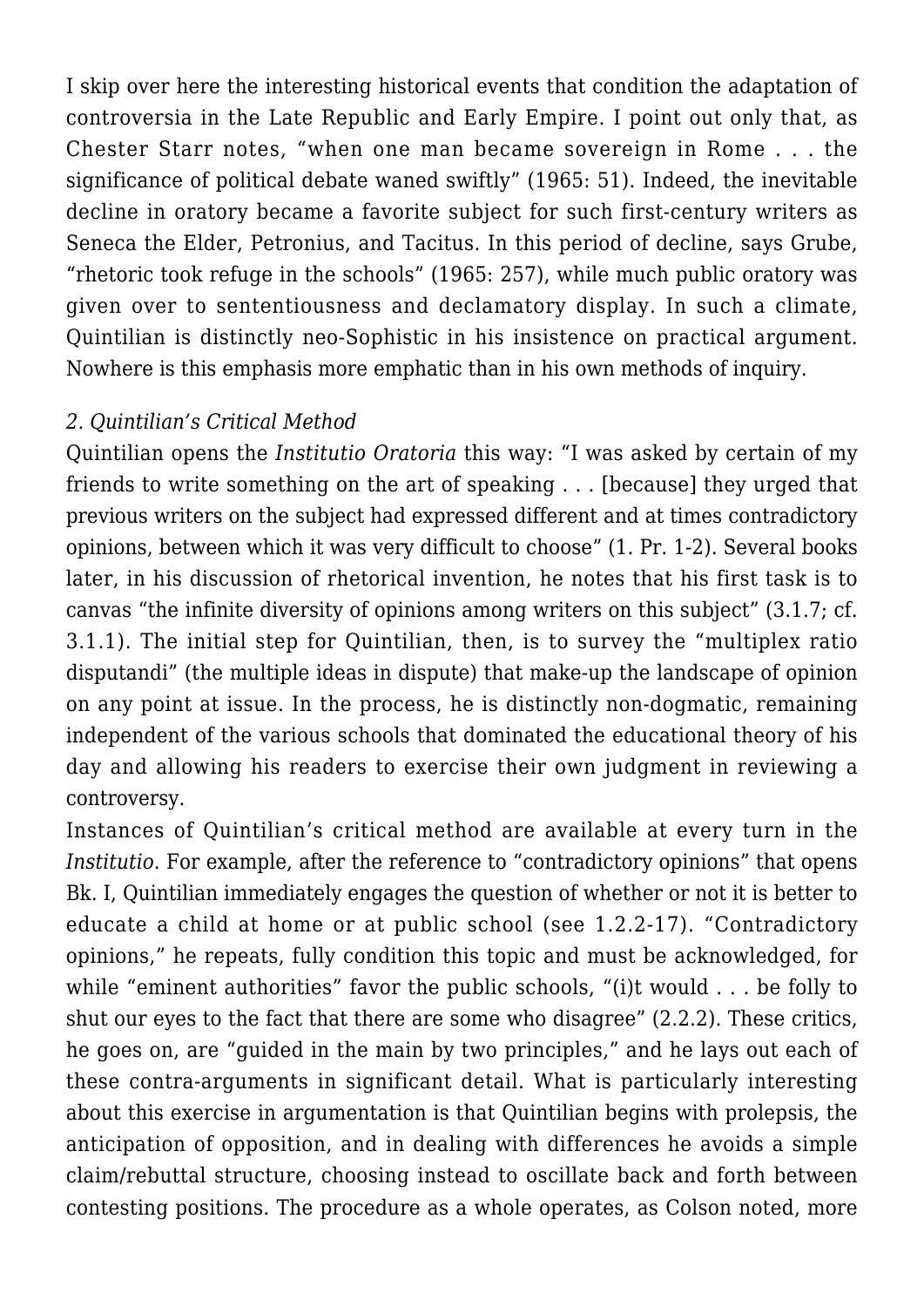like a "discussion" than a treatise, and this dialogic approach becomes standard practice throughout the *Institutio* (1924: xxxix).

Similar examples of controversia are everywhere. In Bk. II alone, Quintilian takes up such issues as the choice of an appropriate teacher, memorizing commonplaces, the controversy over declamation, and the place of rules in oratorical training. The protocol of inquiry, analysis, and invention in all cases is controversia: the author first surveys the diversity of opinion on the topic in order to weigh the probabilities on each side. In his discussion of declamation, he writes that "I now come to another point in which the practice of teachers has differed. Some have not been content with . . . . Others have merely suggested [that] . . . . Both practices have their advantages . . . . But if we must choose one . . . " (2.6.2). The dominant tropes of these supremely non-dogmatic inquiries are "on the contrary" and "on the other hand," as the rhetor works his way through the various nuances of an argument and models for his readers the actual practice of controversial reasoning.

In sum, controversial methodology is ubiquitous in the *Institutio* because for Quintilian every question involves an "infinite diversity of opinions" (cf. 3.11.2). In confronting this multiplicity, Quintilian would himself reflect the breadth of interest advocated by Cicero's Crassus and sample "all the available" arguments as a prelude to judgment. And while the argumentative exercises that fill out the *Institutio* may not always rise to the level of theoretical insight imagined by Crassus, there remains an admirable congruence between Quintilian's own critical method and the practice of argumentation that he would advocate for his students (see 2.2.8).

# *3. The Progymnasmata, Declamation, and the Protocols of Argument*

Roman students began composition study with a grammaticus, a teacher responsible for both grammar and an introduction to literature and literary style. The grammaticus would initiate composition training with the progymnasmata, a series of increasingly complex exercises fully involved with argument from the outset (Marrou 1956: 274ff, Bonner 1977: 213-49). At about sixteen, the student progressed to the tutelage of the rhetor, moving to the more difficult exercises in which the protocols of argument become the explicit focus of study. The exercises begin with a retelling of fables in which students "feign" the speech of given characters addressing contentious topics, such as monkeys deliberating on the founding of a city (in Clark 1957: 182). Composition, therefore, begins with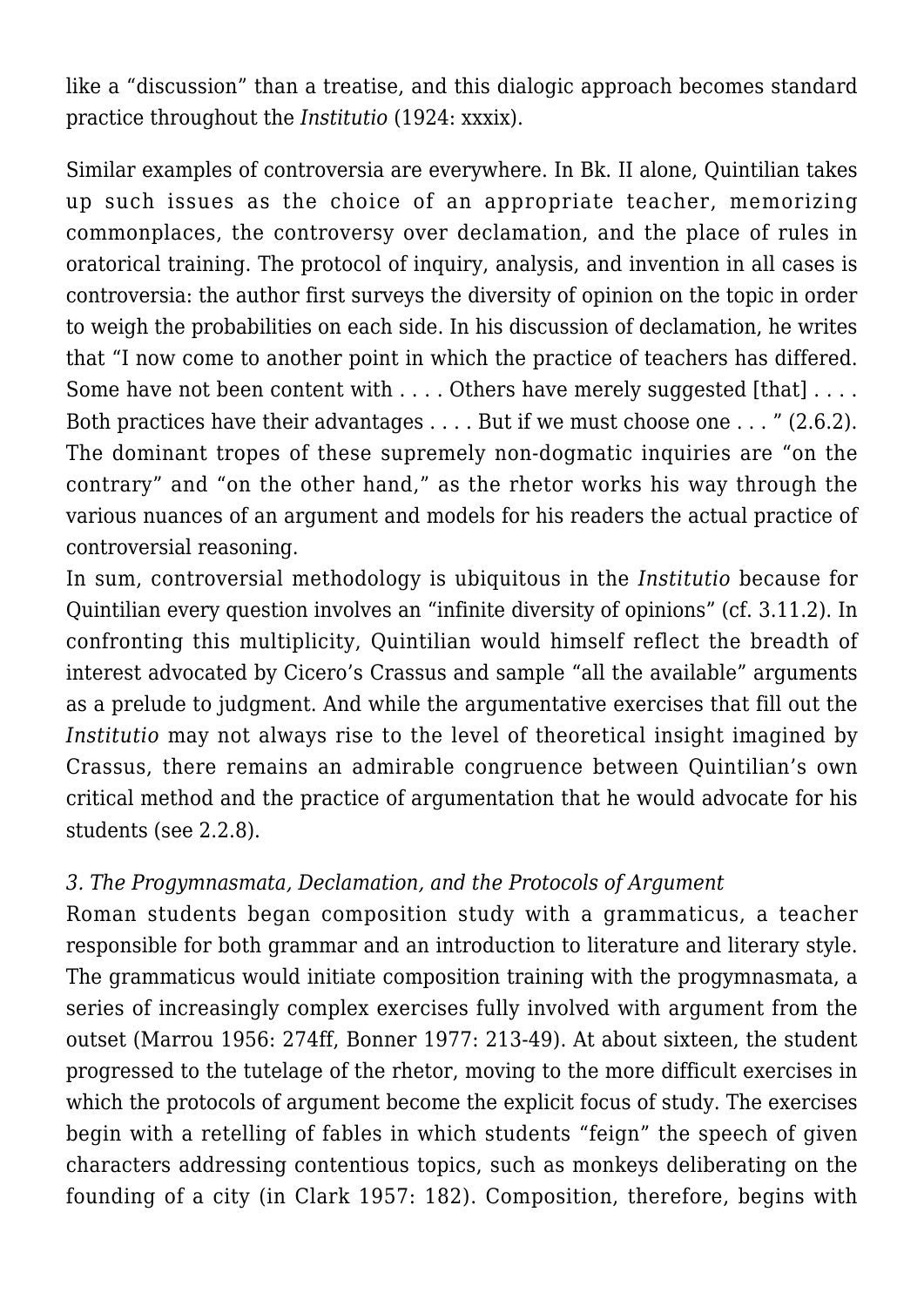imitation and impersonation, and in the context of mock-debate. Students pass next to "fictitious narratives" from literary sources and imitate the conversation of the people involved, like Medea justifying the theft of the Golden Fleece. These stories (called "argumentum") were followed by chreia, exercises based on wellknown maxims, like "money is the root of all evil." In this case, the student was asked to provide the argumentative reasoning that supports the claim inherent in the maxim itself (see Hock and O'Neill). It is notable that even in these early exercises, the young rhetor is routinely given a specific character along with some situational data, so that invention always proceeds in relation to the requirements of a particular argumentative context. Moreover, rhetorical invention is, from the beginning, dialogical (always in response to previous speech) and practical (always generated with a particular occasion in mind).

While the early progymnasmata are often argumentative, argument itself comes to the foreground in the exercise of "refutation and confirmation." Quintilian suggests that in response to a literary episode, students "annex" a number of claims on both sides of the case, thereby establishing dialogue between competing logoi rather than propositional reasoning as the framework for argument (2.4.18-19). And because the students would recite their compositions aloud to the class, all were exposed not simply to binary oppositions but to highly varied perspectives on such subjects as whether or not Romulus could actually have been suckled by a she-wolf (2.4.18). In these exercises, says Quintilian, "the mind is exercised" by the variety and multiplicity inherent in the topics, as the rhetor must deal not simply with abstract conceptions of pro and con but with "degrees" of vice and virtue (2.4.21).

The increasingly subtle challenges in argumentation progress to "comparisons" between characters and to "impersonations," such as Priam pleading with Achilles for the return of Hector's body. Finally, the progymnasmata culminate in philosophical "theses" and in debates on the law, both of which tend to complicate a priori assumptions, subvert simple binaries, and remind students that controversiality suffuses philosophical as well as literary composition. Throughout the exercises, the pedagogical focus remains essentially the same: the rhetor, unlike the philosopher and dialectician, is operating in response to specific contingencies by calculating the relative merits of opposing positions and developing the skills of sceptical inquiry, rhetorical invention, and pragmatic judgment. At all points in the process, the student-orator is guided by the principles of "in utramque partem" and contemplates not simply what can be said in behalf of a proposition but also what can be said in favor of the other side.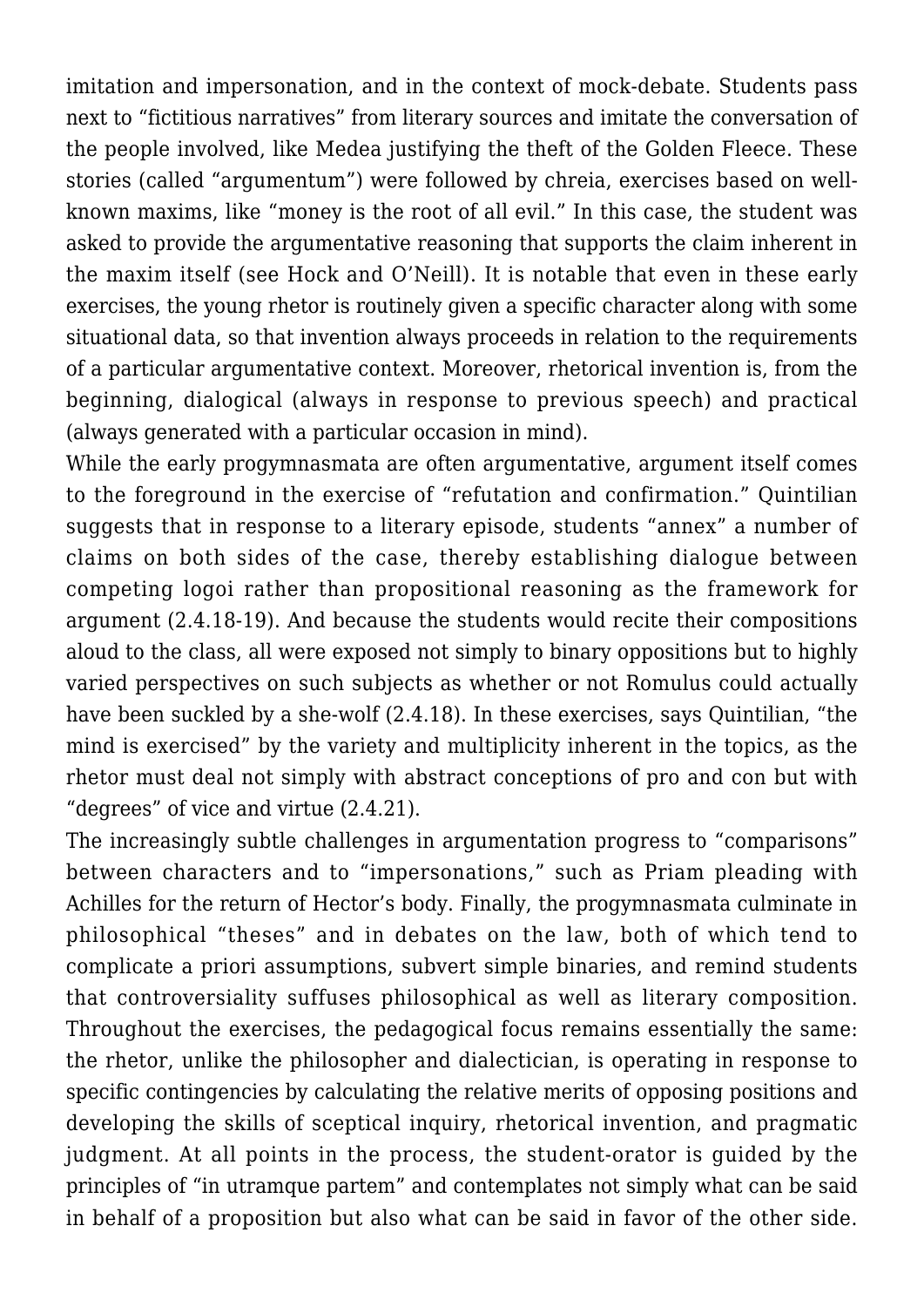Because each student must routinely compose orations that contradict each other, it is not so much the truth of one's claim as it is the process of argumentation that is the ultimate subject of the progymnasmata and its elegant continuum of exercises.

Two additional ideas deserve mention here. First, Quintilian allocates a pivotal role to stasis theory (3.6); and, as Michael Carter points out, stasis – the effort to define the specific point at issue in argument – originates in the contention of opposing forces (1988: 98-99). The very act of arriving at a stasis is an act of controversiality, a conversation among contrasting opinions in a shared conflict. Second, in Bk. X Quintilian digresses to emphasize the role of "facilitas," the resourcefulness and spontaneity acquired from continual interaction with other discourse. Such facility leads not only to a storehouse of materials appropriate to any argument, but also to the habit of easy exchange that allows orators to respond in accordance with all situations (10.1-2). Like sprezzatura, its Renaissance counterpart, "facilitas" is an element of character or ethos, a habit of mind to be nurtured by exposure to both opposition and variety. Both stasis theory and rhetorical "facilitas," therefore, assume the importance of opposing positions in argument.

We pass now to declamation, which Quintilian calls "the most useful of rhetorical exercises" (2.10.2). The exercises themselves are mock forensic or judicial debates on specific points of law or history in which the student orator takes on a persona and works within the confines of a situational narrative. Indeed, if declamation is presented effectively, it should mimic, says Quintilian, the "real contests" and messy debates the student will encounter in public life (10.1.4). By the first-century CE, declamation had been divided into two kinds: the suasoriae or deliberative speeches on questions of history or politics, and the controversiae or forensic speeches on specific legal cases. As for suasoria, Philostratus lists these examples: the Spartans debate whether or not to build a wall and fortify themselves from attack, and Isocrates attempts to dissuade Athenians from their dependence on the sea (1965: 514 & 584). In most cases, student-orators were asked not only to respond to historical circumstances they had studied in literary sources, but to impersonate a specific character and address a particular audience. Matters of ethos, audience, and decorum were therefore paramount. Before I take up these matters, it may help if we have some idea of the classroom practices that characterized instruction in declamation.

The procedure was as follows: the teacher would present a declamatory problem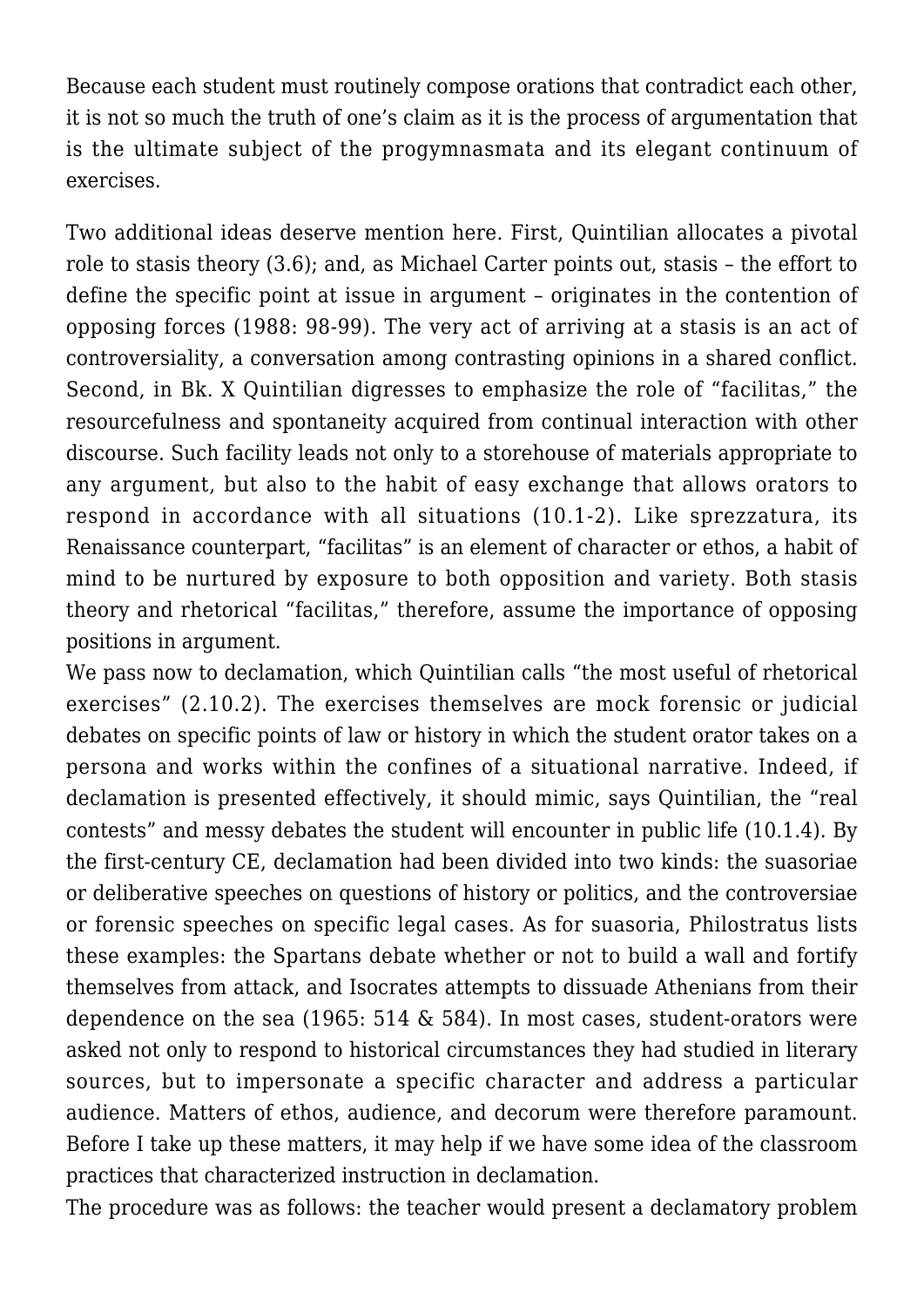and provide some introductory analysis ("divisio") of the case, addressing opposing perspectives and how these might be arranged and presented. The students were then assigned the same or a similar case and allowed to select a stand.

They would then write out and read their initial draft to the teacher, who would question all pupils carefully in order to "test their critical powers" (2.5.13). It was assumed that the young orator would deal with pertinent aspects on both sides of the case, not just those in favor of the chosen position. The student would next prepare a more polished composition for memorization and delivery before the class as a whole, and sometimes before the public at-large. A distinctive feature of the declamatory process, then, was that the speeches were constructed with a responsive audience in mind. Typically, all students would declaim either for or against the same case, so that each speech was subject to peer review and examined in the context of diverse opinion. Further, the public nature of individual performance tended, says Quintilian, to give these speeches the feel of "mimic combats" similar to "the actual strife and pitched battles of the law courts" (2.10.8). At the very least, students subjected to the arduous, confrontational, semi-public performance of declamation would quickly become aware that rhetorical argument is addressed to a critical audience, that argument itself was always at least dyadic, and that, under these circumstances, "the allimportant gift of the orator" was a "wise adaptability" to "the most varied emergencies" (2.23.1).

Fanciful as they often were, the suasoriae (the declamatory impersonations of historical figures) nonetheless function as instruction in the principles of ethos and audience. The Roman student had been prepared for role-playing by earlier exercises, but suasoria evoke much greater depth of detail and a more specific question to be addressed. So, when faced with the case of Alexander debating with his generals over whether to ignore the oracles and enter Babylon (Seneca 1974: suasoria 4), the student was not simply acting "ex persona" (in the character of) and delivering a dramatic monologue like Browning's Andrea del Sarto; he was arguing in a specific historical context, with well-defined positions on either side, to an audience fully alert to the circumstantial data of the case.

Quintilian's refers to these exercises as "absolutely necessary" to the expansion of the pupil's understanding of human motive and response and notes that his own students assume as many different roles in their declamations as comic actors on stage (3.18.51). When we recall that students often declaim on both sides of a case and must regularly defend a position contrary to their initial inclinations, it is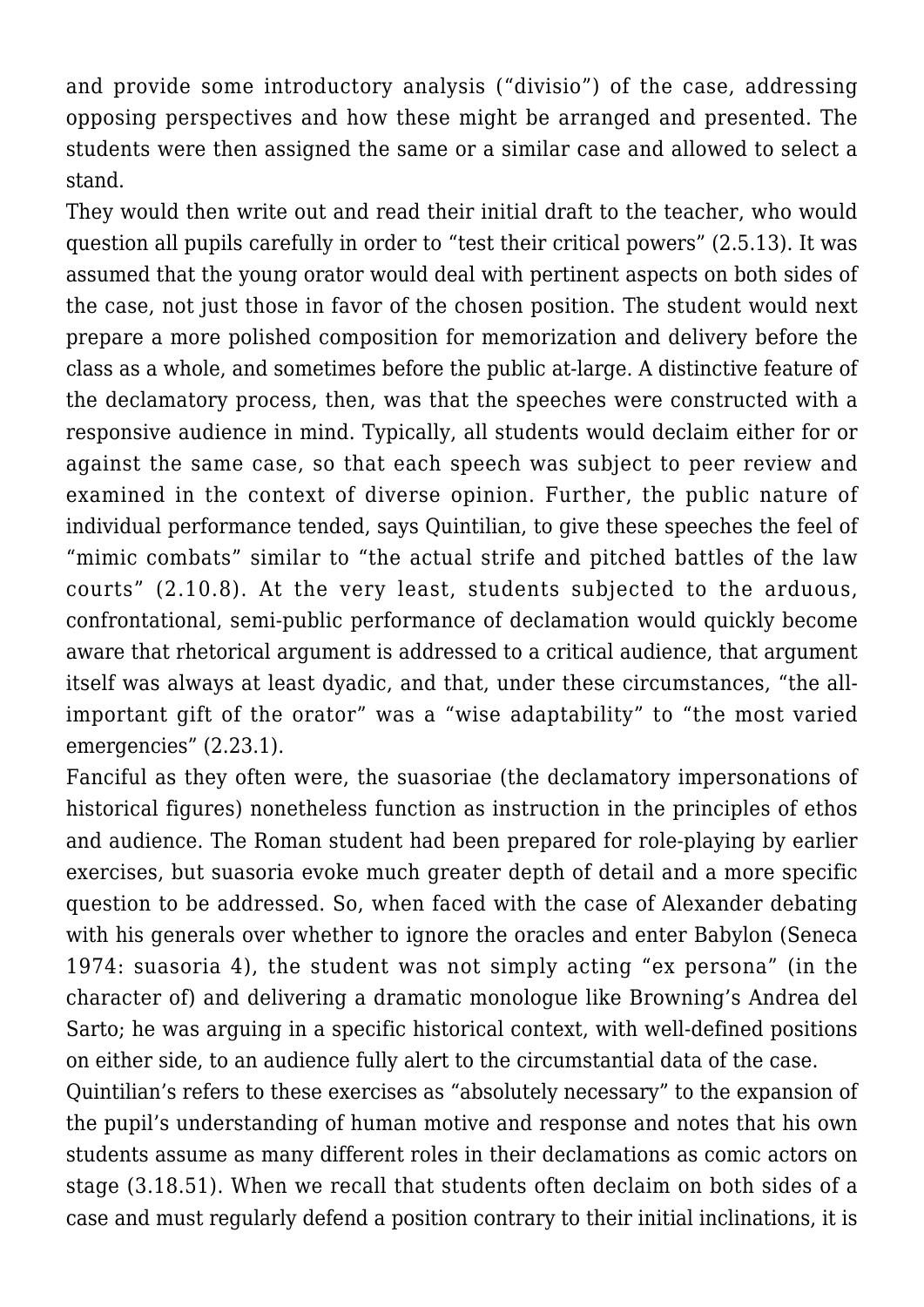easy to see how this variety of impersonation serves to break down one's natural egocentrism and open the mind to claims that might well have seemed alien. Impersonation, in other words, tends to liberalize one's allegiances and breed tolerance. In brief, declamation is a dramatic experience in occupying the space of the other, of giving voice to a person who speaks in a different key, of "identifying" to the point of consubstantiation. To act the part of someone else is to bring the theoretical concept of "in utramque partem" to life.

And then there is the matter of audience. At its best, suasoria goes beyond the notion of recognizing what is unique in an audience as a technique to effect persuasion. Such an effort remains monological to the extent that it does not admit the potential for difference that the audience always represents. When combined with the lessons of impersonation, the invocation of and address to the audience as persons in their own right serves to multiply the voices one responds to in controversy. If impersonation invites the dialogical extension of the argument beyond the orator's initial presumptions, the presence of an audience (which is seldom uniform) expands the conversation into "multiplex ratio disputandi" and invites a more comprehensive vision of the topic. In the process, the opposing parties in dialogue generate new possibilities for invention, as ideas shift, oscillate, and transform in the give-and-take of alternatives. Invention takes place, as Montaigne says, by "polishing our brains through contact with others" (1948: 112). As we turn from suasoria to controversia (the declamatory exercise devoted to forensic rather than deliberative cases), we turn also from the theatrical to the dialectical, for the controversiae represent a substantial increase in logical rigor. Seneca the Elder records this popular topic of school debate: "A young man captured by pirates writes his father for ransom. He is not ransomed. The daughter of the pirate chief urges him to swear that he will marry her if he escapes. He swears. Leaving her father, she follows the young man, who, upon his return to his home takes her to wife. A well-to-do orphan appears on the scene. The father orders his son to divorce the daughter of the pirate chief and marry the orphan. When the son refuses to obey, the father disowns him" (in Clark 1956: 231). Obviously, any defense of realism in the practice of such controversia could not be based on the events of the case itself. It was the verisimilitude of the argument rather than the case itself that Quintilian saw as essential to controversial reasoning.

Students would begin their analysis of the controversia by first identifying the stasis and the likely arguments in opposition (10.5.20). Quintilian notes that it is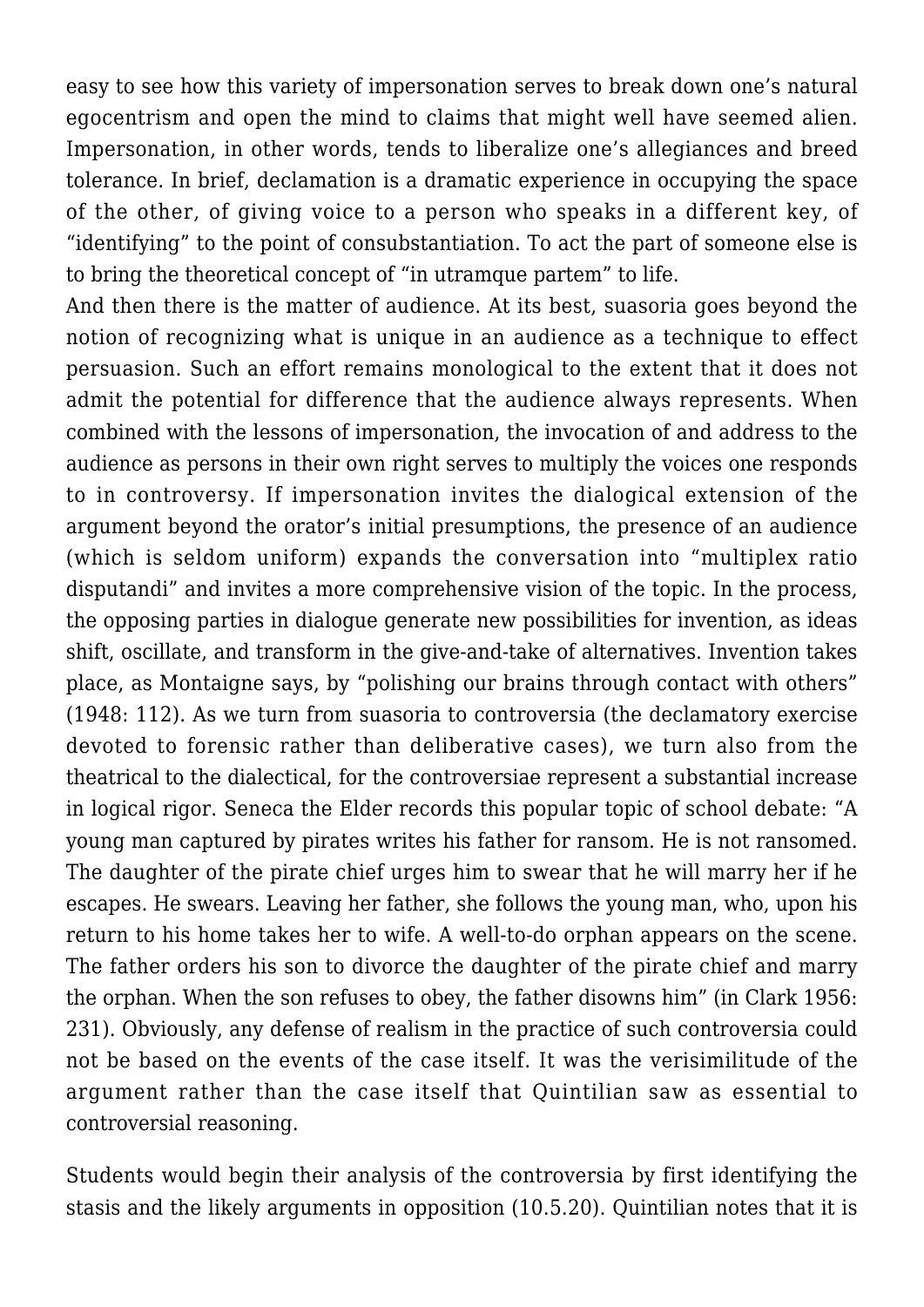simply not adequate in forensic argument to take up only accusation or defense, because "sufficient acquaintance with the other side of the case" is a prerequisite for effective persuasion (10.5.21). In the case of the pirate's daughter, the controversy was likely to turn on a question of law vs. equity: is this law universally binding, or is equity a higher virtue than the written statute? Strong cases could be made on either side, and careful reasoning would be required. In another case entitled "The Poor Man's Bees," there is a controversy between the rich owner of a flower garden and a poor neighbor whose bees invade that garden (Quintilian 1987: #13). The rich man spreads insecticide on his flowers, kills the bees, and the poor man brings suit. In his sample declamation, Quintilian fills out the poor man's speech in considerable detail, especially his refutation, which provides a comprehensive recapitulation of each point in the rich man's case before the poor man's detailed rebuttals (see Clark 1956: 247-50). What is interesting here is that the dialogue between opposing parties is incorporated into a single speech. As a result, declamatory orators become practiced not only in thinking "in utramque partem" as preparation for their own claims but also in providing what Bakhtin would call a "double-voice" within the boundaries of one's own utterance. When Quintilian treats "altercatio" or debate proper (6.4), he reiterates the point that careful consideration should always be paid to "the arguments of the opponent" (6.4.14). Even when students find themselves in agreement, he says, it is best for them to practice their skills in "altercatio" by taking different sides and testing their ideas through "mimic battle" (6.4.21). And because students are regularly arguing both sides, their classroom experience may well serve, says Quintilian, to reduce the eristic ill-will often directed "at those who hold opposite opinions" (3.8.69).

There are, admittedly, problems with declamation, especially as the genre came to dominate Silver Age Roman letters and gave way to theatrical excess. Professors of rhetoric began to invite the public more and more often to open recitations, first to impress the parents of their students and to attract additional clients, later to display their own brilliance before ever-expanding crowds. Quintilian is himself candid in noting that declamation became "so degenerated that the license and ignorance of declaimers may be numbered among the chief causes of the decline of eloquence in Rome" (2.10.3). Marrou complains that declamatory narratives became much too fantastic; but he points out that declamation can be defended as an isolated opportunity for the practice of public eloquence during a period of decline in political freedom (1956: 288). It is Quintilian's defense, however, that remains the strongest: for it is always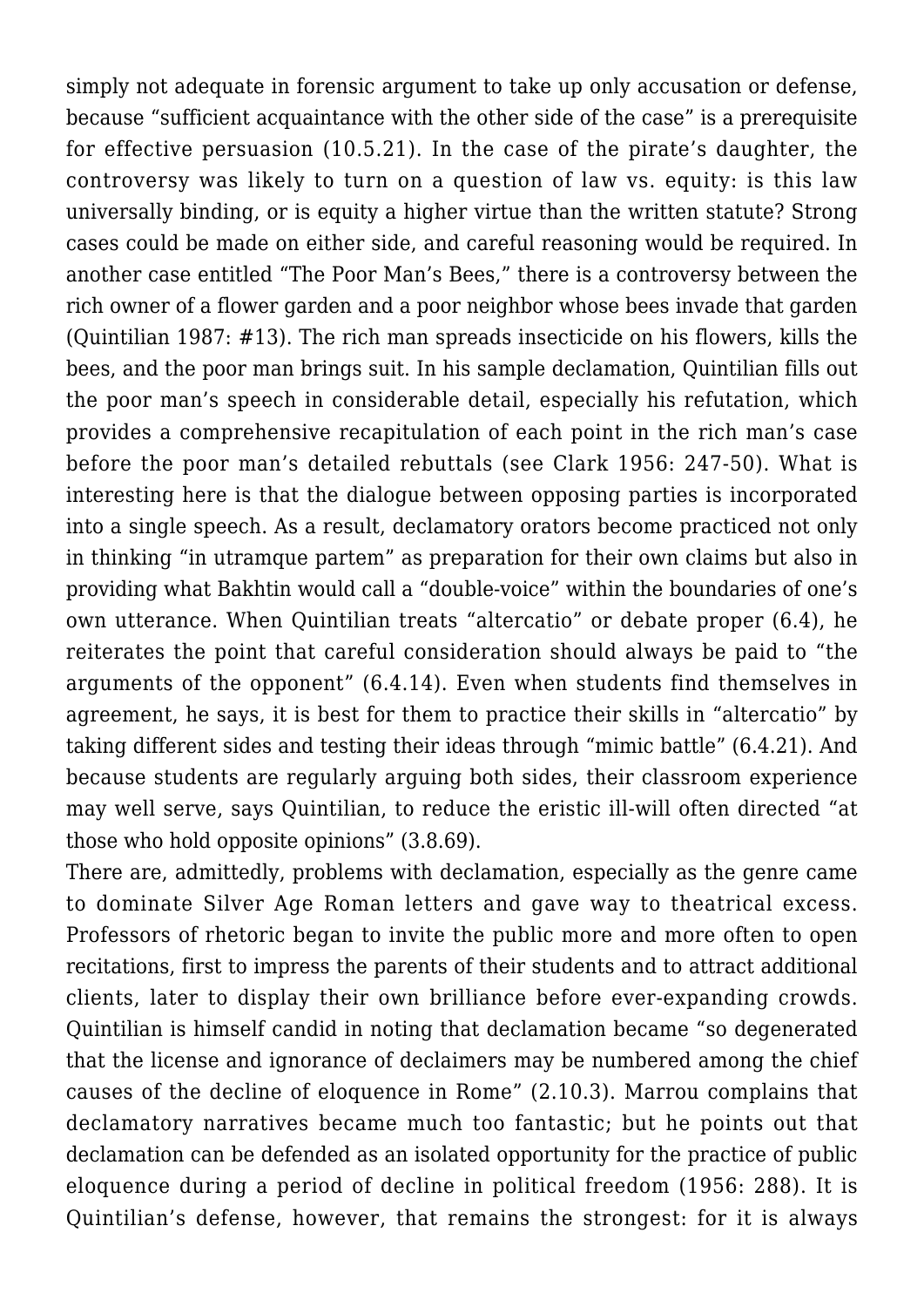possible, he claims, "to make sound use of anything that it naturally sound" (2.10.3). His method for insuring the soundness of declamation was to insist that they remained "modeled on the forensic and deliberative oratory" for which they were intended as training  $(2.10.8)$ . Seen from this perspective - as " foil(s) wherein to practice for the duels of the forum" – the progymnasmata and declamation represent a rite of passage, a transition from theory and exercise to a mature recognition of the requirements for successful advocacy in an environment conditioned by difference, disagreement, and change (5.12.17).

#### *4. A Contemporary Role for Controversial Pedagogy*

I would like to think that the presence and import of controversial reasoning in the "Institutio" has been sufficiently established to substantiate my principal claim that argument "in utramque partem" resides at the heart of Quintilian's pedagogy. I have also tried to indicate that Quintilian's pedagogy takes on its full resonance only when it is reassociated with its philosophical base, which is Sophistic in origin and sceptical in nature, which is firmly anchored in contingency and the unavoidable multiplicity that conditions all "res humana," which casts a wide net in its search for knowledge and accepts a vision of truth that compounds opposing views, and which finally is thoroughly practical in its drive towards application in the world at-large. Only when Quintilian's classroom protocols are placed in relation to their philosophical context can we begin to realize the rich possibilities that flow from the confluence of rhetorical theory and the pedagogical tradition.

The question before us now, however, is more pragmatic: i.e. what specific practices might be adapted from Quintilian's pedagogy that, "mutatis mutandi," can contribute to our rhetorical paideia? Thomas Sloane has recently noted that despite the revival of rhetorical studies, our conception of "inventio" remains "impoverished" and that, in general, rhetorical pedagogy has not kept pace with critical theory (1997: 127-28).**[iii]** To my mind, the study of Quintilian and the legacy of controversia puts us in a position to rectify this imbalance and reassert the connection between the rhetorical tradition and the classroom. The scope of the present essay, however, allows for only modest and provisional suggestions.

I begin with what Perelman might call "starting points," preconditions for argumentation extrapolated from the practice of controversial reasoning and intended for discussion by students, provocative ideas antithetical to the traditional assumptions of what Deborah Tannen calls "the Argument Culture" (1998). Starting point #1: Argument deals with probabilities but does not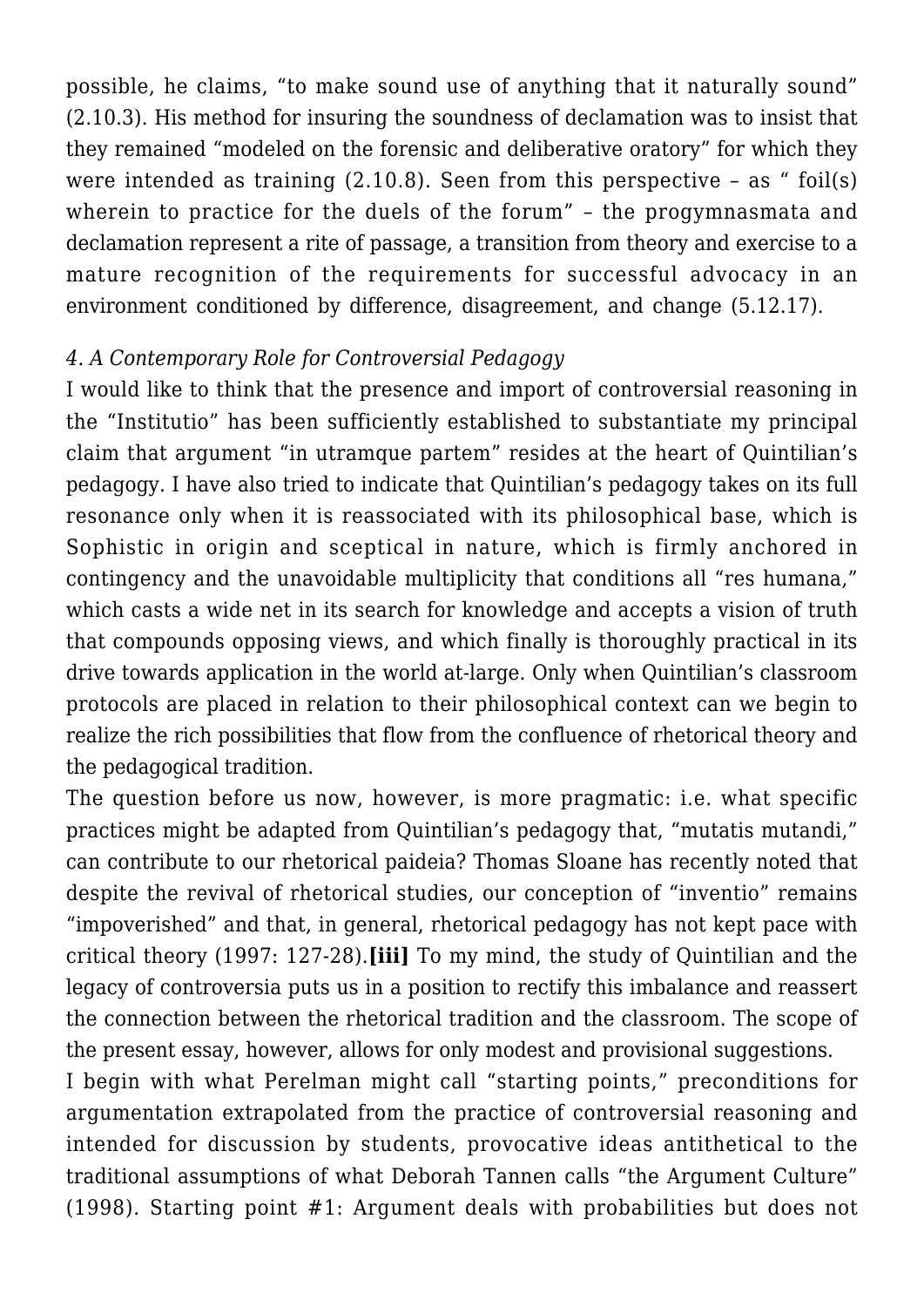preclude our ability to defend one position as stronger than others. On the contrary, controversia assumes (somewhat optimistically) that when "multiplex ratio" are weighed effectively, the preponderance of probability will favor one side over others. #2: All opening positions are partial in the dual sense that they are biased in favor of their own presumptions and they do not represent all that may be said about the subject. #3: If we accept our partiality, we must also accept the possibility that exchange with others could prompt us to change our minds. #4: If we accept our partiality, we should be inclined to suspend judgment until all positions have be addressed. And #5: the ground rules for judgment in the context of scepticism and probability cannot depend upon standards of certainty but will grow out of the exchange between parties engaged in conflict, what Blair and Johnson call the "epistemic standards of the audience" (1987: 49). Such are the preconditions for controversial argument that students might consider.

But what of practical methods, concrete extensions of Quintilian's own practice that could contribute to our teaching? I will mention two possibilities, both of which fall under the heading of invention. In the first place, Quintilian's curriculum identifies invention with dialogue and the process of symbolic exchange. Perelman and Olbrechts-Tyteca, of course, maintain that argument always develops "in terms of the audience" (1969: 5). The progymnasmata embraces and pragmatizes this essentially dialogical view by asking students to first imitate, then refute, then both agree and disagree with the claims of a text. Once this procedure of alternating support and critique has been established in the preliminary exercises, dialogical exchange is dramatized, as students first imagine, then (in declamation) actually confront other parties in controversy. Two implications follow from the primacy of dialogue: first, contact with other students in response to controversy should begin early and be repeated often. In other words, students need to come out from behind the keyboard and take their place in front of and face-to-face with other students and perspectives (cf. 1.11.9). For teachers of composition, this means an increased oral component in argument training. The second implication of dialogue's primacy is that we must work harder to stimulate the continuous give-and-take that constitutes real-world argument. Argument "in utramque partem" implies repeated reversals: first one side speaks, then the other, then the other again, and so on. Instead of singleexchanges or the statement/rebuttal procedures of forensic debate, argument pedagogy must seek to simulate the ongoing conversation of actual controversy (see Leff 1987: 3).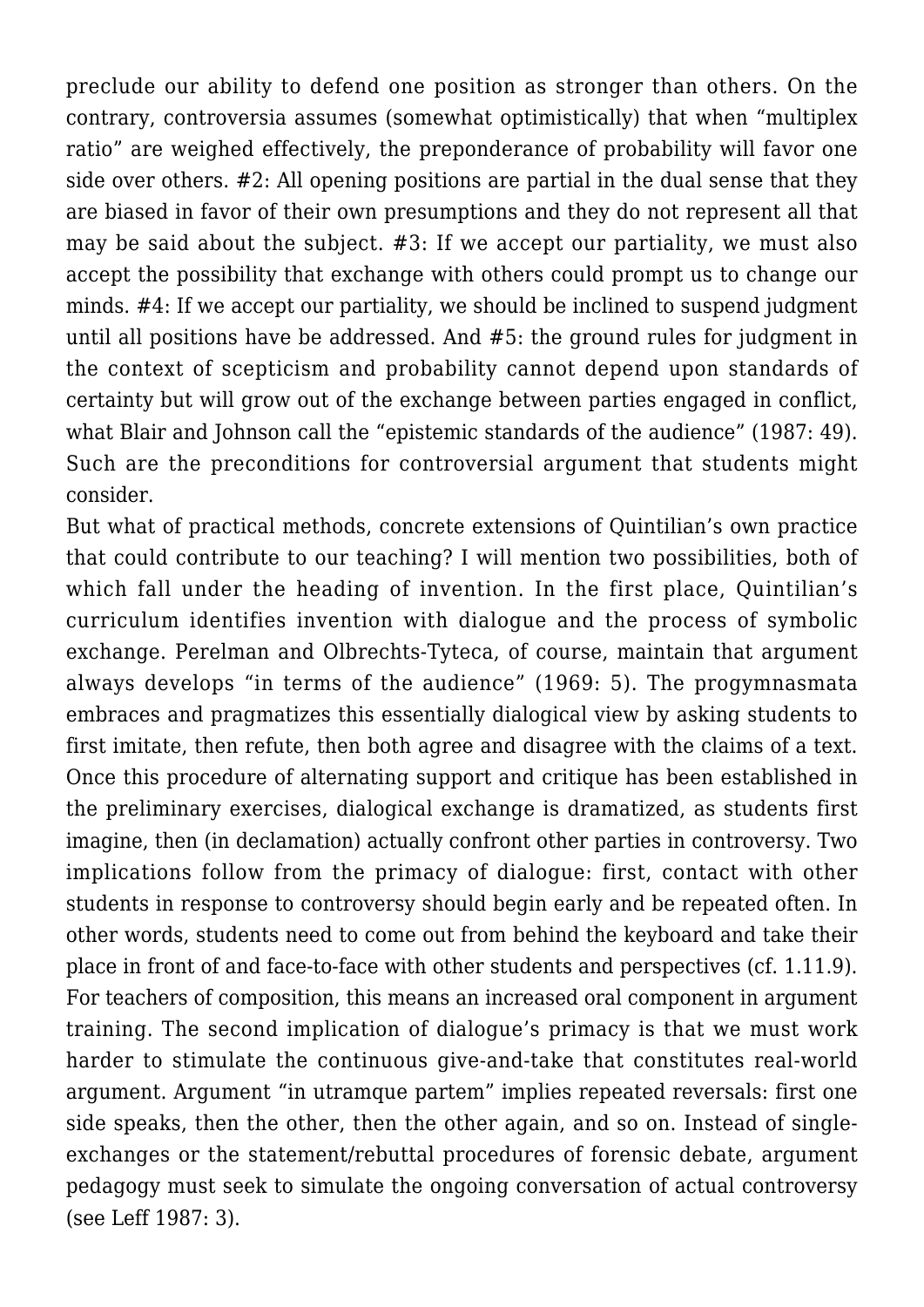The second potential candidate for pedagogical adaptation falls under the heading of "imitatio." This subject is so vast and so diffused throughout Quintilian's curriculum that I can scarcely do more than add my voice to those of James Murphy and Dale Sullivan in calling for a reassessment of its once-esteemed pedagogical role (1990: 44-53; 1989, resp.; cf. 10.2.1-28). Suffice it to say that our neo-Romantic tendency to equate imitation with the surrender of identity runs counter to the classical tradition. "Mimesis," says Aristotle, is a natural part of the learning process ("Poetics" 1447a-b), but the degree of adhesion to the original source varies considerably. There is no reason to assume that imitation, as it "supplements, improves, and illustrates its ostensible models" is not a creative act (Russell 1981: 108). Within the general category of pedagogical "imitatio," I would identify two specific options for adaptation to our classrooms. The first is impersonation or role-playing. To impersonate is enter into dialogue with another perspective, to integrate into one's self what had been unfamiliar (cf. 6.2.26). Conversely, impersonation allows students to distance themselves from their own presumptions and explore unexamined partialities. Furthermore, role-playing is fun; it evokes the ludic impulse in the service of instruction. It can transcend the appeal to reason alone and motivate the student in special ways. My own efforts to encourage role-playing in class have done more than any other technique to loosen the grip of dogmatic assumptions and to prompt an appreciation for the many-sidedness of argument. The second possible adaptation comes with declamation and the promise of case-study as a vehicle for experiencing the full complexity of circumstantial argument. Case-study exercises have been popular for some time in professional writing and legal studies, but they run counter to the emphasis of most argumentation texts on propositional structure and the demands of logos over audience, ethos, and situation (Mendelson 1989). What declamatory exercises can provide is a dramatic evocation of the multiplicity, ambiguity, and contingency that characterize actual controversy. Michael Billig points out that the nuance of human affairs can never be reduced to method, so "finite laws [or rhetorical precepts] are likely to be embarrassed . . . by novel particulars" (1987: 62 and 68). As Quintilian recognized, the well-conceived declamatory exercise is the capstone of rhetorical training because it exposes the rhetor to the complexity of novel particulars and requires a full measure of "facilitas" and decorum in return.

Of course, any pedagogical theory or method only has value to the extent that it serves a larger purpose. For Quintilian, that purpose was the cultivation of oratorical excellence in the service of moral dignity and public virtue (12.1-2; see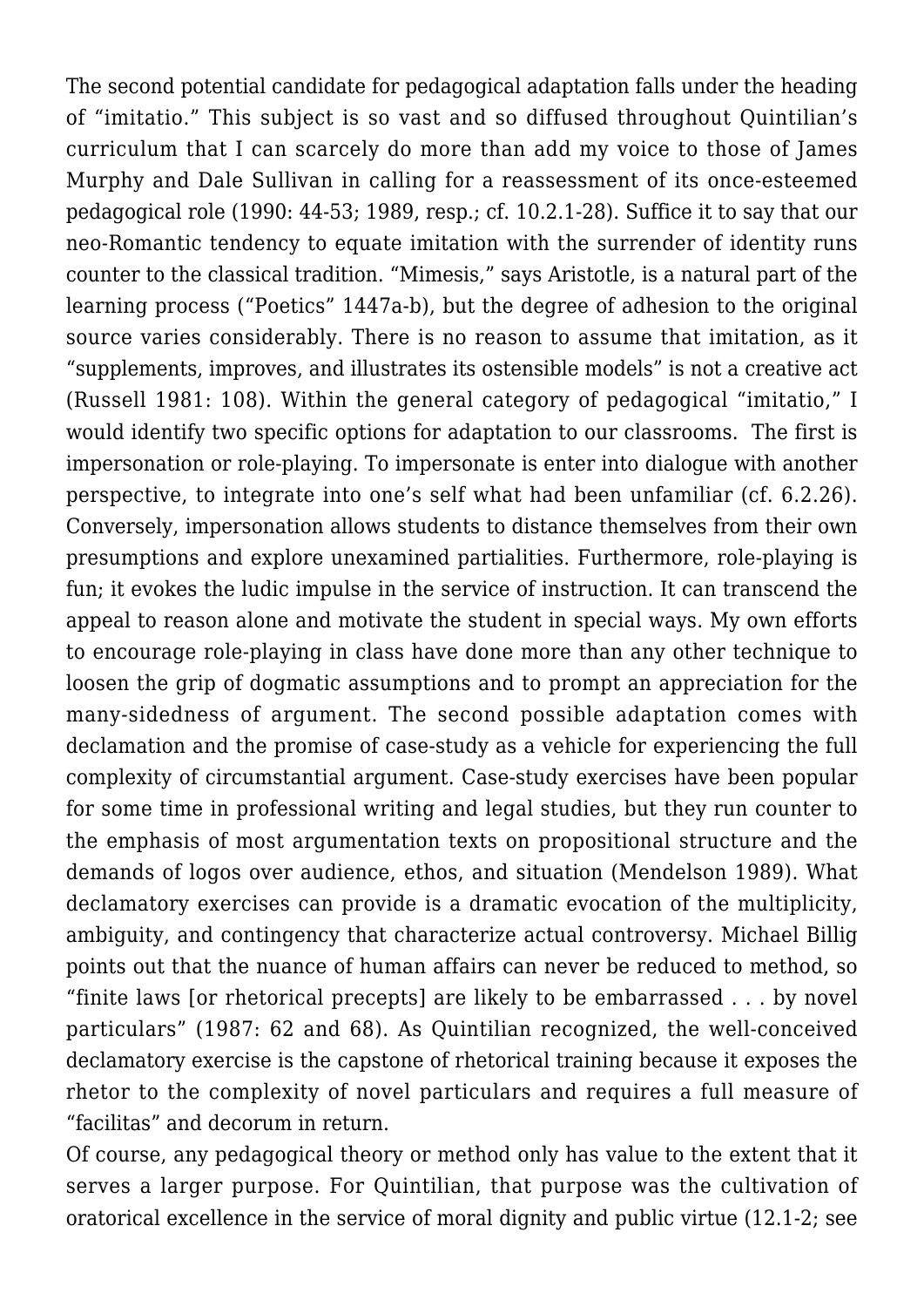Lanham). I would myself offer a variant rationale for the pedagogy of "in utramque partem." A controversial pedagogy seeks at all points to generate two or more positions in conflict and to stimulate a productive dialogue among these sides as the appropriate means for understanding and perhaps even resolving the problem at hand. Because of the contingent nature of the problems that rhetoric is designed to address, problems about which there are always multiple points of view, judgment cannot proceed along abstract, technical lines (cf. Kahn 1985: 30-36). According to Cicero, decorum is that facility ("facilitas") that allows one to comprehend what is appropriate in complex issues and to work expediently towards a viable resolution ("Orator" 71; Leff 1990). Decorum, therefore, is a "two-fold wisdom" which accommodates not only eloquence in an effort to articulate the issues but also persuasion in order to have an effect on the world. As such, decorum is ultimately cognate with prudence, the knowledge of appropriate action in response to specific situations ("De Oratore" 3.55 & 3.212). Classroom exercise in argument "in utramque partem" was, for Quintilian, the principle means of preparing students not only to respond to arguments with decorum but also to play their part in the public sphere with prudence.

In Aristophanes' "The Clouds," students go to the "thinking school" to learn to bicker with their parents and import corruption into the body politic. Quintilian reverses the moral orientation of advanced education, of "thinking schools," but he continues to place argument at the heart of the curriculum. Only through the prudent management of controversy can the student become what Quintilian terms a truly Roman "wise man;" i.e. one who reveals his virtue "in the actual practice and experience of life" (12.2.7). The methods of controversial reasoning, of "in utramque partem" at work throughout Quintilian's pedagogy are the tools that allow for the realization of this goal. For contemporary teachers, they are also the means by which we can invite the wisest of Roman teachers back into the classroom. I encourage you to welcome him.

# NOTES

**i.** For a discussion of controversial reasoning in the De Oratore, see Thomas O. Sloane (1997: 28-53). The present paper was essentially completed before I could read Prof. Sloane's distinguished new book (On the Contrary), which deals with many of the same ideas as this paper. I would, however, acknowledge, the influence on my own thinking of Prof. Sloane's work and especially his earlier book (1985).

**ii.** All references to the Institutio Oratoria are to the Bulter edition and will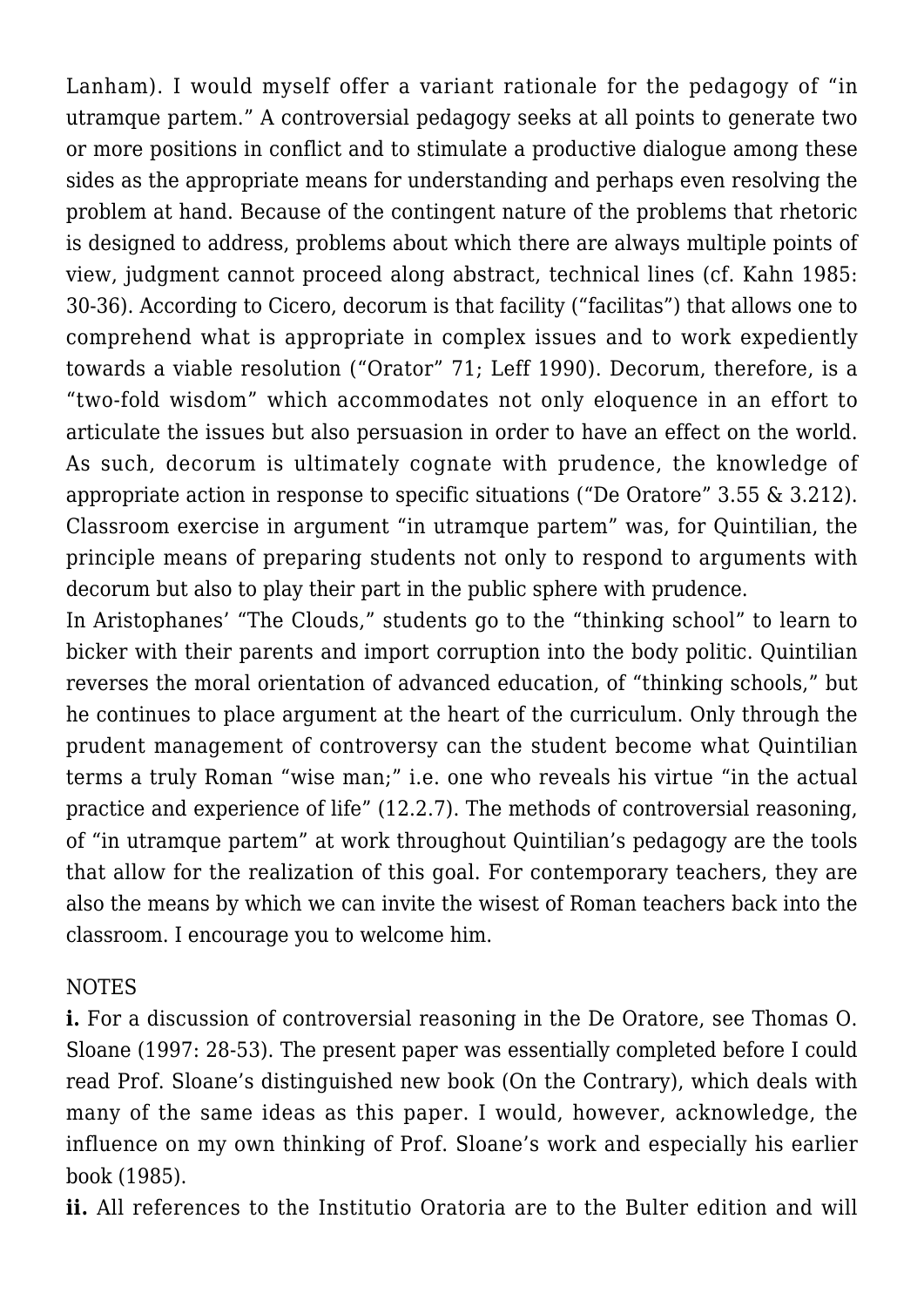include passage references in parenthesis. Unless otherwise indicated, all numerical references are to Quintilian.

**iii.** For two modern adaptations of the progymnasmata, see Comprone (1985) and Hagaman (1986).

#### **REFERENCES**

Aristotle. (1984). *The Complete Works.* 2 vols. Ed. Jonathan Barnes. Princeton: Bollingen Series.

Billig, M. (1987). *Arguing and Thinking: A Rhetorical Approach to Social Psychology*. Cambridge: Cambridge University Press.

Bonner, S.F. (1977). *Education in Ancient Rome: From the Elder Cato to the Younger Pliny.* London: Metheun and Company.

Bonner, S.F. (1969). *Roman Declamation in the Late Republic and Early Empire*. Liverpool: Liverpool University Press.

Carter, M. (1988). Stasis and Kairos: Principles of Social Construction in Classical Rhetoric. *Rhetoric Review* 7.1, 97-112.

Cicero. (1933). *Academica*. Trans. H. Rackham. Loeb Classical Library. Cambridge, MA: Harvard University Press.

Cicero. (1913). *De Officiis*. Trans. Walter Miller. Loeb Classical Library. Cambridge, MA: Harvard University Press.

Cicero (1929). *De Oratore*. Trans. H. Rackham. Loeb Classical Library. Cambridge, MA: Harvard University Press.

Cicero (1939). *Orator*. Trans. H.M. Hubbell. Loeb Classical Library. Cambridge, MA: Harvard University Press.

Clark, D.L. (1957). *Rhetoric in Greco-Roman Education*. Morningside Heights, NY: Columbia University Press.

Colson, F.H. (1924). Introduction. In: M. Fabii Quintilianii: *Institutionis Oratoriae, Liber I*. (xxxix), Cambridge: Cambridge University Press.

Comprone, J. (1985). Expressive Writing: Exercises in a New Progymnasmata. *Journal of Technical Writing* 4.1, 31-53.

Greer, W.J. (1925). Quintilian and the Declamation. *The Classical Weekly* 19.4, 27-31.

Grube, G.M.A. (1965). *The Greek and Roman Critics*. Toronto: University of Toronto Press.

Hagaman, L. (1986). The Modern Use of the Progymnasmata in Teaching Rhetorical Invention. *Rhetoric Review* 5.1, 22-29.

Hock, R. and E.N. O'Neill. (1986). *The Chreia in Ancient Rhetoric*. Athens,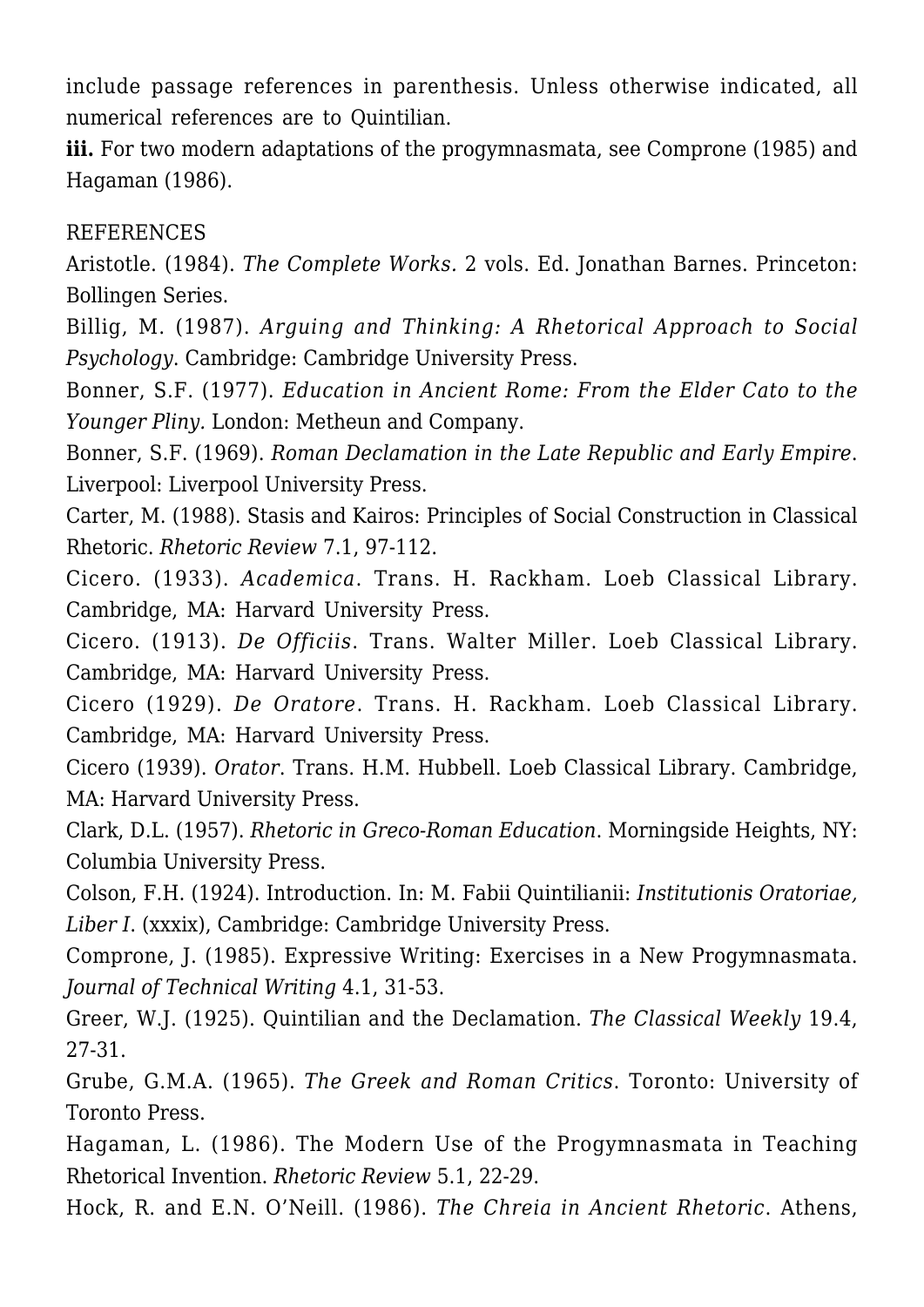Georgia: Scholars Press.

Kahn, Victoria. (1985). *Rhetoric, Prudence, and Skepticism in the Renaissance*. Ithaca: Cornell University Press.

Kennedy, G. (1969)*. Quintilian.* New York: Twayne Publishers.

Lanham, R. (1993). *The Electronic Word: Democracy, Technology, and the Arts*. Chicago: Chicago University Press.

Leff, M. (1990). Decorum and Rhetorical Interpretation: The Latin Humanistic Tradition and Contemporary Critical Theory. *Vichiana* 3, 109-26.

Leff, M. (1987). The Habitation of Rhetoric. In: *Argument and Critical Practices: Proceedings of the 5th SCA/AFA Conference on Argumentation* (pp. 1-8), Annandale, VA: Speech Communication Association.

Long, A.A. (1974). *Hellenistic Philosophy*. London: Duckworth.

Marrou, H.I. (1956). *The History of Education in Antiquity.* Trans. George Lamb. New York: Sheed and Ward.

Mendelson, M. (1998). The Antilogical Alternative. In: *The Proceedings of the Tenth SCA/AFA Conference in Argumentation. Speech Communication Association* (forthcoming).

Mendelson, M. (1997). Everything Must Be Argued: Rhetorical Theory and Pedagogical Practice in Cicero's De Oratore. *The Journal of Education* 179.1, 15-47.

Mendelson, M. (1989). The Rhetorical Case: Its Roman Precedent and the Contemporary Debate. *The Journal of Technical Writing and Communication* 19.3, 203-26.

Montaigne. (1948). *The Complete Essays.* Trans. D. Frame. Stanford: Stanford University Press.

Murphy, J.J. (1987). Introduction. In: *Quintilian on the Art of Speaking and Writing* (pp. ix-xlxiii), Carbondale: Southern Illinois University Press.

Murphy, J.J. (1990). Roman Writing Instruction as Described by Quintilian. In: *A Short History of Writing Instruction* (pp. 19-76), Davis: Hermagoras Press.

Perelman, Ch. and L. Olbrechts-Tyteca. (1969). *The New Rhetoric: A Treatise in Argumentation*. Trans. J. Wilkinson and Purcell Weaver. Notre Dame: University of Notre Dame Press.

Philostratus. (1965)*. Lives of the Sophists.* Trans. W.C. Wright. Loeb Classical Library. Cambridge, MA: Harvard University Press.

Protagoras. (1963). In: Edith Hamilton and Huntington Cairns (Eds), *The Complete Dialogues of Plato* (pp. 308-51), New York: Bollingen.

Quintilian. (1920). *Institutio Oratoria*. Trans. H.E. Bulter. 4 vols. Loeb Classical